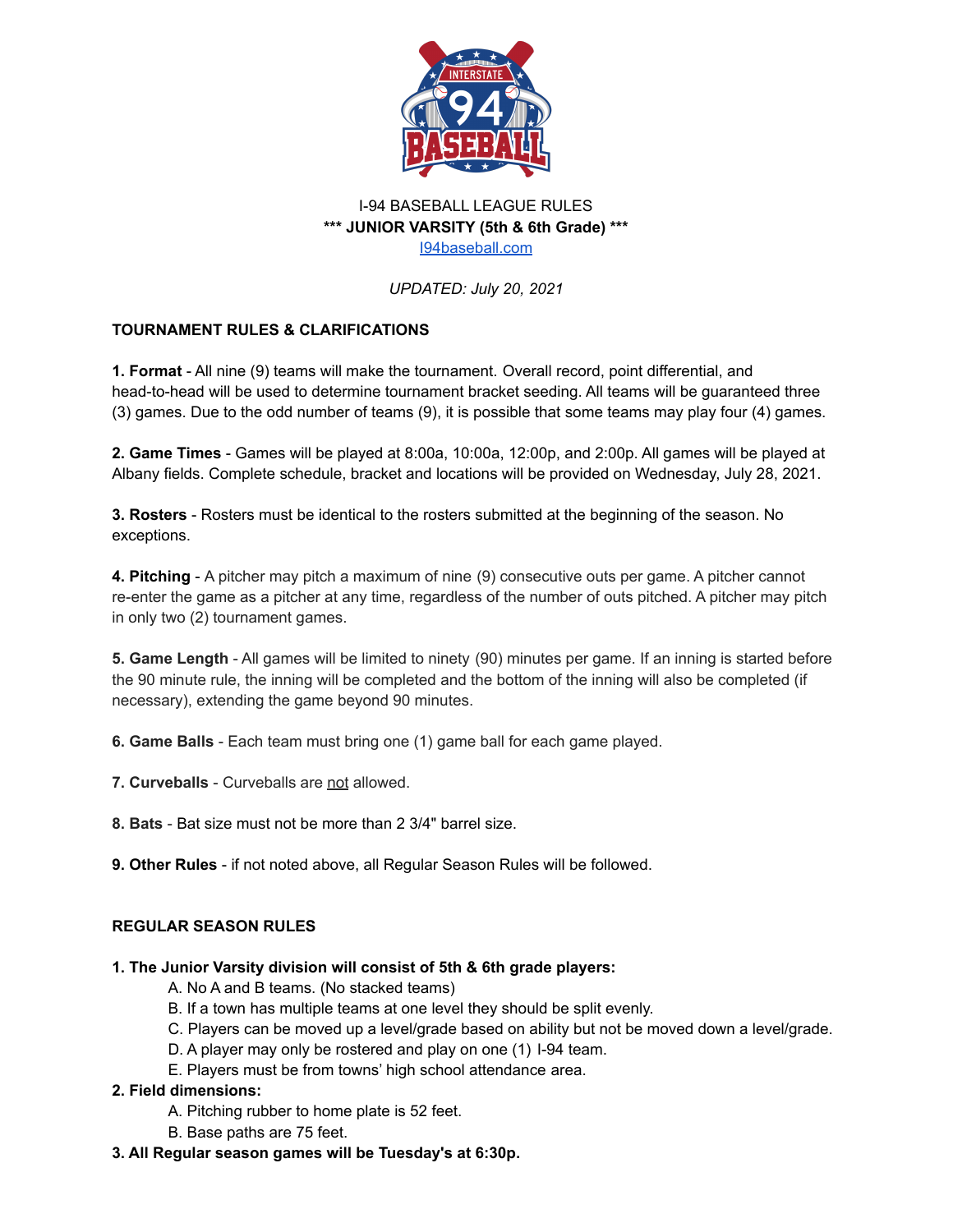- A. Starting the first Tuesday in June.
- B. Ending the last Tuesday in July.

## **4. Bad weather/extreme heat:**

- A. Both coaches will come to a mutual decision using best judgement.
	- 1. In case of postponement coaches may reschedule, but it is not required.
	- 2. Home team must notify an I-94 League representative of reschedule within 48 hours.
- B. If you can hear thunder, lightning is close enough to strike you.

## **5. Game Length:**

- A. 6 innings
	- 1. 3-1/2 innings is an official game for bad weather or darkness.
	- 2. 10-run rule after 5 innings. Game may continue after 10-run rule, but game decision is final after 5 innings if 10-run rule applies.

## **6. Equipment:**

- A. Shoes:
	- 1. Molded plastic or rubber spikes
	- 2. Tennis shoes
- B. Bat size must not be more than 2 3/4" barrel size.
- C. Protective Cups highly recommended for all players.
	- 1. All Pitchers & Catchers must have one.
- D. Uniforms should be of the same color and style.
	- 1. No shorts or sandals.

## **7. General Rules:**

- A. Home Team:
	- 1. Keeps official scorebook during game.
	- 2. Reports score to an I-94 League representative immediately following completion of the game.
	- 3. Has to have field ready to play at game time.
	- 4. Home team will provide 1 or 2 umpires per game. Umpires must be at least in 9th grade.
- B. 6 run limit per inning for every inning including the bottom half of the 6th.
- C. Playing time all players are to get equal playing time.
- D. Baseballs Home team must provide two (2) game baseballs.
	- 1. Rawlings or Diamond little league baseballs.
- E. Play at the plate
	- 1. Runner must slide feet first or will be called out.
	- 2. No head first slide into home plate.
- F. Batter may advance to first on a dropped third strike.
- G. No infield fly rule.
- H. Extra Inning Rules Start with runner on 2nd base.
	- 1. Runner is the last out of the previous inning. Rule applies for regular season and tournament play.
- I. No Bunting. Swinging the bat is the focus of this league both during regular season and tournament play.

J. Any defensive play made on a baserunner, the runner is allowed to advance on an overthrow. Overthrows to the pitcher are not considered defensive plays.

## **8. Pitching Restrictions:**

- A. 9 consecutive outs maximum per game.
- B. Outs must be consecutive, no reentry at pitcher.
- D. No curve balls allowed.
- **9. Continuous batting and free substitution except pitchers:**
	- A. Must bat the entire roster.
		- 1. Injured players can be skipped without it being an out.
	- B. Entire roster must play a minimum of two (2) innings in the field.
	- C. Minimum number of players to start a game is eight (8).
		- 1. No non roster players allowed. If you can't field eight (8), reschedule.